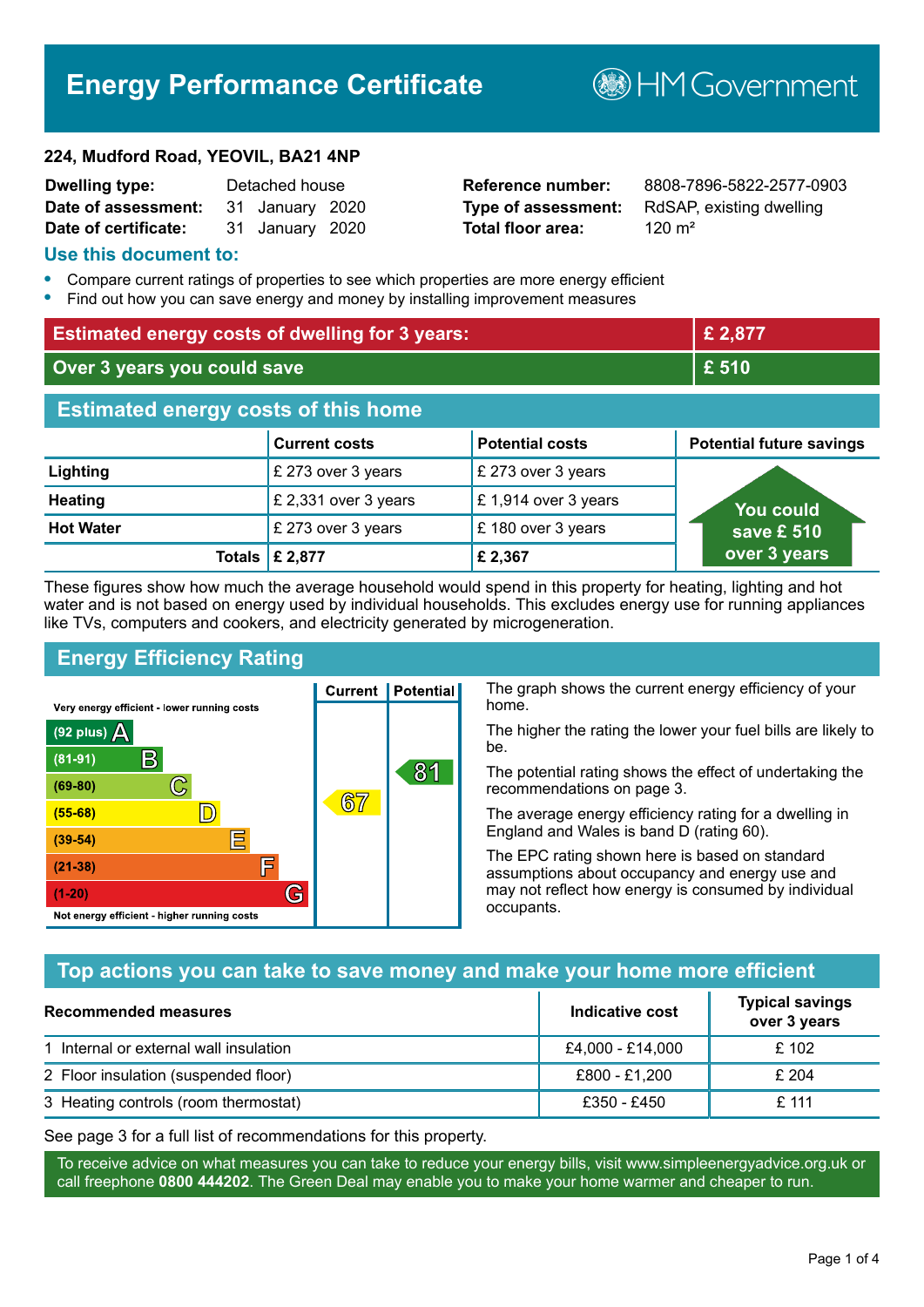**Energy Performance Certificate**

# **Summary of this home's energy performance related features**

| <b>Element</b>        | <b>Description</b>                          | <b>Energy Efficiency</b> |
|-----------------------|---------------------------------------------|--------------------------|
| Walls                 | Cavity wall, filled cavity                  | ★★★☆☆                    |
| Roof                  | Pitched, 200 mm loft insulation             | ★★★★☆                    |
| Floor                 | Suspended, no insulation (assumed)          |                          |
| <b>Windows</b>        | Fully double glazed                         | ★★★★☆                    |
| Main heating          | Boiler and radiators, mains gas             | ★★★★☆                    |
| Main heating controls | Programmer, TRVs and bypass                 | ★★★☆☆                    |
| Secondary heating     | None                                        |                          |
| Hot water             | From main system                            | ★★★★☆                    |
| Lighting              | Low energy lighting in 92% of fixed outlets | *****                    |

Current primary energy use per square metre of floor area: 207 kWh/m² per year

The assessment does not take into consideration the physical condition of any element. 'Assumed' means that the insulation could not be inspected and an assumption has been made in the methodology based on age and type of construction.

#### **Low and zero carbon energy sources**

Low and zero carbon energy sources are sources of energy that release either very little or no carbon dioxide into the atmosphere when they are used. Installing these sources may help reduce energy bills as well as cutting carbon. There are none provided for this home.

# **Your home's heat demand**

For most homes, the vast majority of energy costs derive from heating the home. Where applicable, this table shows the energy that could be saved in this property by insulating the loft and walls, based on typical energy use (shown within brackets as it is a reduction in energy use).

| <b>Heat demand</b>           | <b>Existing dwelling</b> | Impact of loft<br>insulation | Impact of cavity<br>wall insulation | Impact of solid<br>wall insulation |
|------------------------------|--------------------------|------------------------------|-------------------------------------|------------------------------------|
| Space heating (kWh per year) | 13.949                   | N/A                          | N/A                                 | (727)                              |
| Water heating (kWh per year) | 2,030                    |                              |                                     |                                    |

You could receive Renewable Heat Incentive (RHI) payments and help reduce carbon emissions by replacing your existing heating system with one that generates renewable heat, subject to meeting minimum energy efficiency requirements. The estimated energy required for space and water heating will form the basis of the payments. For more information, search for the domestic RHI on the www.gov.uk website.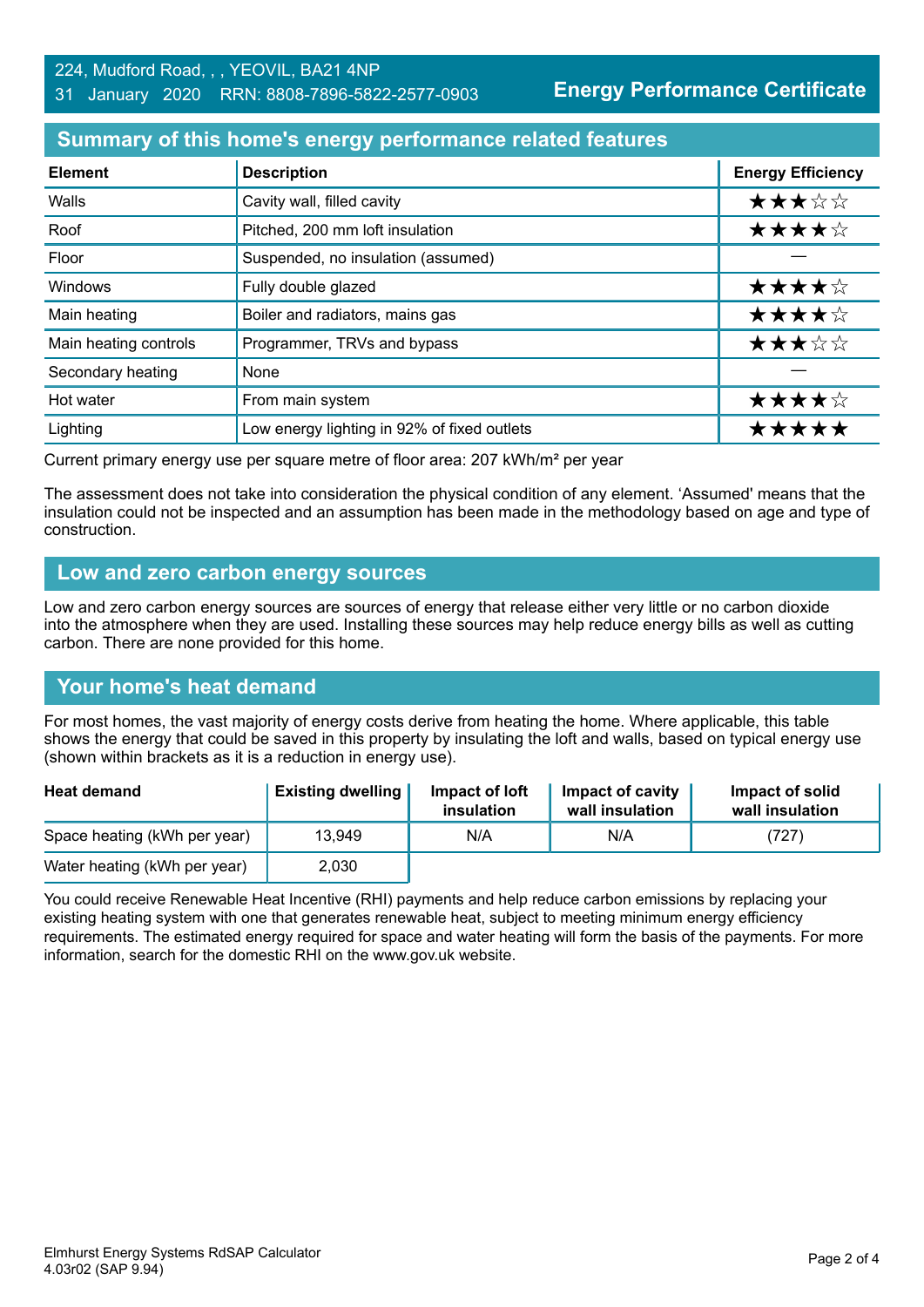#### 224, Mudford Road, , , YEOVIL, BA21 4NP 31 January 2020 RRN: 8808-7896-5822-2577-0903

#### **Recommendations**

The measures below will improve the energy performance of your dwelling. The performance ratings after improvements listed below are cumulative; that is, they assume the improvements have been installed in the order that they appear in the table. To receive advice on what measures you can take to reduce your energy bills, visit www.simpleenergyadvice.org.uk or call freephone 0800 444202. Before installing measures, you should make sure you have secured the appropriate permissions, where necessary. Such permissions might include permission from your landlord (if you are a tenant) or approval under Building Regulations for certain types of work.

| <b>Recommended measures</b>          | Indicative cost  | <b>Typical savings</b><br>per year | <b>Rating after</b><br>improvement |
|--------------------------------------|------------------|------------------------------------|------------------------------------|
| Internal or external wall insulation | £4,000 - £14,000 | £ 34                               | C69                                |
| Floor insulation (suspended floor)   | £800 - £1,200    | £68                                | C71                                |
| Heating controls (room thermostat)   | £350 - £450      | £ 37                               | C72                                |
| Solar water heating                  | £4,000 - £6,000  | £ 31                               | C73                                |
| Solar photovoltaic panels, 2.5 kWp   | £3,500 - £5,500  | £ 351                              | <b>B81</b>                         |

# **Financial Support and the Green Deal**

Green Deal Finance allows you to pay for some of the cost of your improvements in instalments under a Green Deal Plan (note that this is a credit agreement, but with instalments being added to the electricity bill for the property). The availability of a Green Deal Plan will depend upon your financial circumstances. There is a limit to how much Green Deal Finance can be used, which is determined by how much energy the improvements are estimated to **save** for a 'typical household'.

You may also be able to obtain support towards repairs or replacements of heating systems and/or basic insulation measures under the ECO scheme, provided that you are in receipt of qualifying benefits or tax credits. To learn more about this scheme and the rules about eligibility, visit www.simpleenergyadvice.org.uk or call freephone **0800 444202** for England and Wales.